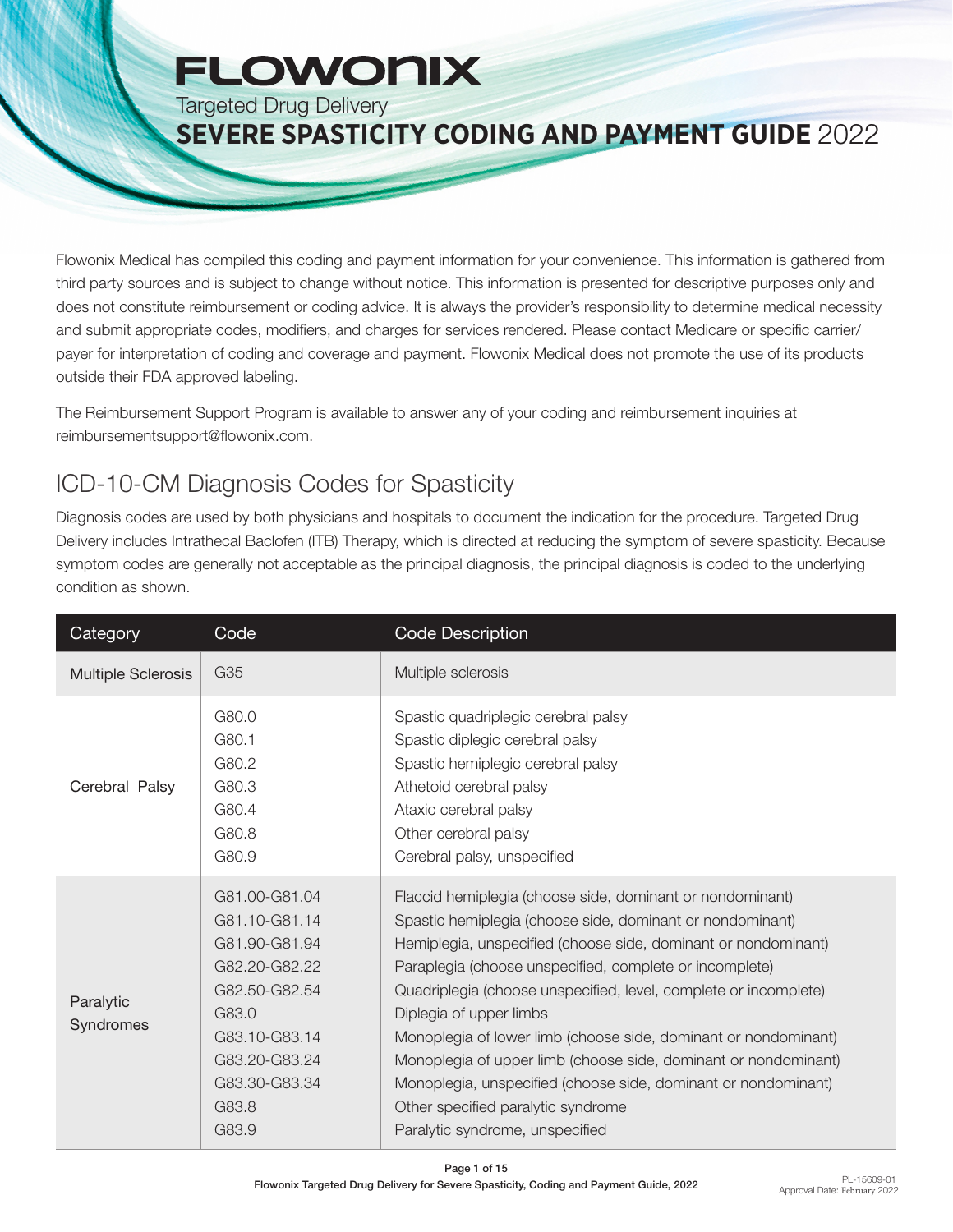# ICD-10-CM Diagnosis Codes for Spasticity (continued)

| Category                                        | Code                                                                             | <b>Code Description</b>                                                                                                                                          |
|-------------------------------------------------|----------------------------------------------------------------------------------|------------------------------------------------------------------------------------------------------------------------------------------------------------------|
| Sequela (Late<br>Effect) of Prior<br>Injury     | S06.0X0S-S06.9X9S<br>S14.101S-S14.159S<br>S24.101S-S24.159S<br>S34.101S-S34.139S | Intracranial injury (traumatic brain injury), sequela<br>Spinal cord injury, sequela                                                                             |
| Sequela of<br>Cerebrovascular<br><b>Disease</b> | 169.059, 169.159<br>169.259, 169.359                                             | Hemiplegia and hemiparesis following nontraumatic subarachnoid,<br>intracerebral or intracranial hemorrhage or cerebral infarction affecting<br>unspecified side |
|                                                 | 169.051, 169.052<br>169.151, 169.152<br>169.251, 169.252<br>169.351, 169.352     | Hemiplegia and hemiparesis following nontraumatic subarachnoid,<br>intracerebral or intracranial hemorrhage or cerebral infarction affecting<br>dominant side    |
|                                                 | 169.053, 169.054<br>169.153, 169.154<br>169.253, 169.254<br>169.353, 169.354     | Hemiplegia and hemiparesis following nontraumatic subarachnoid,<br>intracerebral or intracranial hemorrhage or cerebral infarction affecting<br>nondominant side |
|                                                 | 169.851, 169.852<br>169.853, 169.854<br>169.859                                  | Hemiplegia and hemiparesis following other cerebrovascular disease<br>affecting dominate, nondominant or unspecified side                                        |
|                                                 | 169.951, 169.952<br>169.953, 169.954<br>169.959                                  | Hemiplegia and hemiparesis following unspecified cerebrovascular disease<br>affecting dominate, nondominant or unspecified side                                  |
|                                                 | 169.039, 169.139<br>169.239, 169.339                                             | Monoplegia of upper limb following nontraumatic subarachnoid,<br>intracerebral or intracranial hemorrhage or cerebral infarction affecting<br>unspecified side   |
|                                                 | 169.031, 169.032<br>169.131, 169.132<br>169.231, 169.232<br>169.331, 169.332     | Monoplegia of upper limb following nontraumatic subarachnoid,<br>intracerebral or intracranial hemorrhage or cerebral infarction affecting<br>dominant side      |
|                                                 | 169.033, 169.034<br>169.133, 169.134<br>169.233, 169.234<br>169.333, 169.334     | Monoplegia of upper limb following nontraumatic subarachnoid,<br>intracerebral or intracranial hemorrhage or cerebral infarction affecting<br>nondominant side   |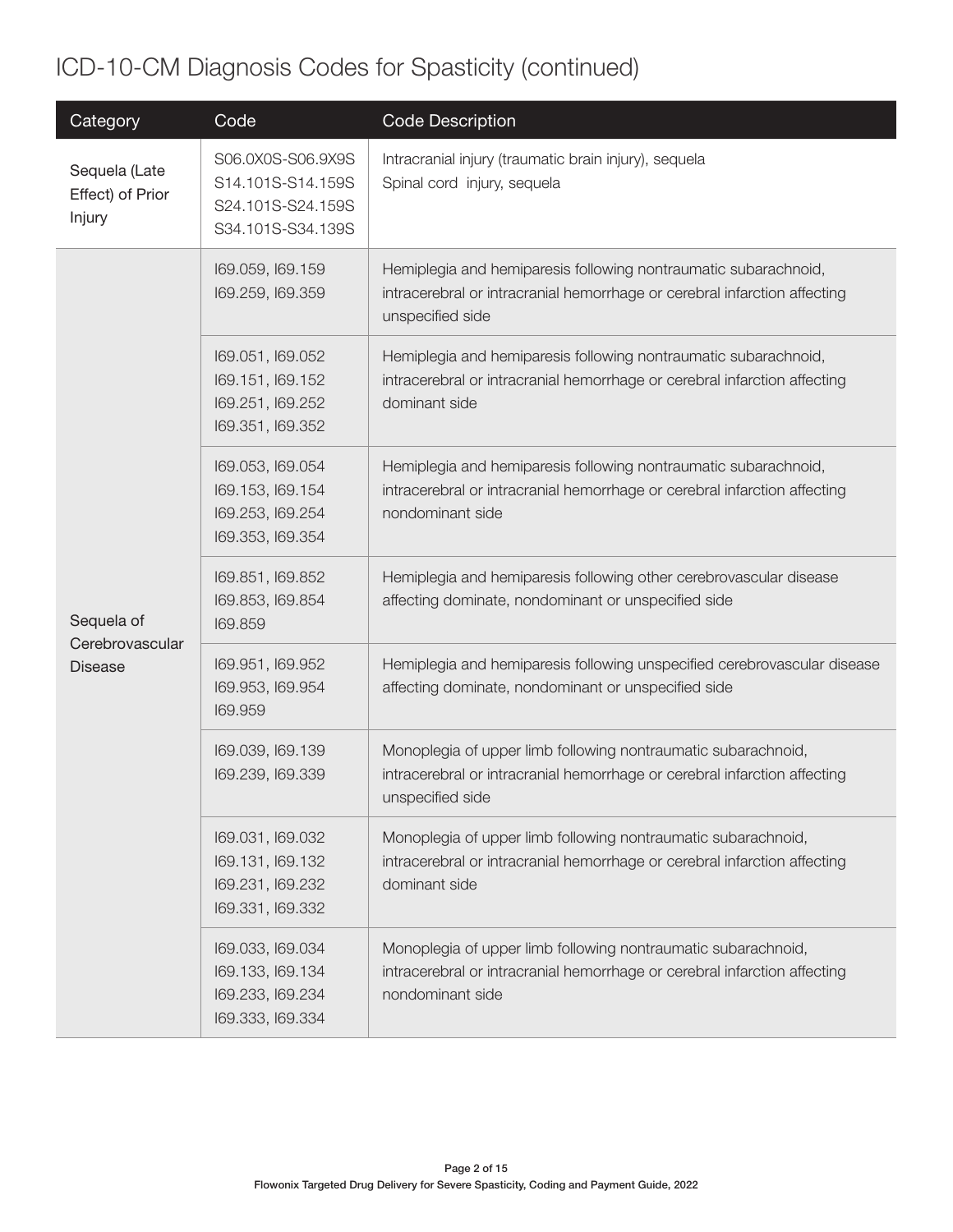# ICD-10-CM Diagnosis Codes for Spasticity (continued)

| Category                                        | Code                                                                                                                                                     | <b>Code Description</b>                                                                                                                                                                                                                                                                                                                                                                                                                                                                                                                                                                                                                                                                                                                                                                                                                                                                                                                                                  |
|-------------------------------------------------|----------------------------------------------------------------------------------------------------------------------------------------------------------|--------------------------------------------------------------------------------------------------------------------------------------------------------------------------------------------------------------------------------------------------------------------------------------------------------------------------------------------------------------------------------------------------------------------------------------------------------------------------------------------------------------------------------------------------------------------------------------------------------------------------------------------------------------------------------------------------------------------------------------------------------------------------------------------------------------------------------------------------------------------------------------------------------------------------------------------------------------------------|
|                                                 | 169.049, 169.149<br>169.249, 169.349                                                                                                                     | Monoplegia of lower limb following nontraumatic subarachnoid, intracerebral or<br>intracranial hemorrhage or cerebral infraction affecting unspecified side                                                                                                                                                                                                                                                                                                                                                                                                                                                                                                                                                                                                                                                                                                                                                                                                              |
| Sequela of<br>Cerebrovascular<br><b>Disease</b> | 169.041, 169.042<br>169.141, 169.142<br>169.241, 169.242<br>169.341, 169.342                                                                             | Monoplegia of lower limb following nontraumatic subarachnoid, intracerebral or<br>intracranial hemorrhage or cerebral infarction affecting dominant side                                                                                                                                                                                                                                                                                                                                                                                                                                                                                                                                                                                                                                                                                                                                                                                                                 |
|                                                 | 169.043, 169.044<br>169.143, 169.144<br>169.243, 169.244<br>169.343, 169.344                                                                             | Monoplegia of lower limb following nontraumatic subarachnoid, intracerebral or<br>intracranial hemorrhage or cerebral infarction affecting non-dominant side                                                                                                                                                                                                                                                                                                                                                                                                                                                                                                                                                                                                                                                                                                                                                                                                             |
|                                                 | 169.065, 169.165<br>169.265, 169.365                                                                                                                     | Other paralytic syndrome nontraumatic subarachnoid, intracerebral or<br>intracranial hemorrhage or cerebral infraction. Use additional code to identify<br>type of paralytic syndrome                                                                                                                                                                                                                                                                                                                                                                                                                                                                                                                                                                                                                                                                                                                                                                                    |
|                                                 | 169.093, 169.193<br>169.293, 169.393                                                                                                                     | Ataxia following nontraumatic subarachnoid, intracerebral or intracranial<br>Hemorrhage or cerebral infarction                                                                                                                                                                                                                                                                                                                                                                                                                                                                                                                                                                                                                                                                                                                                                                                                                                                           |
| Device<br>Complications                         | T85.610A<br>T85.615A<br>T85.620A<br>T85.625A<br>T85.630A<br>T85.635A<br>T85.690A<br>T85.695A<br>T85.735A<br>T85.738A<br>T85.830A<br>T85.840A<br>T85.890A | Breakdown (mechanical) of cranial or spinal infusion catheter<br>Breakdown (mechanical) of other nervous system device, implant or graft<br>Displacement of cranial or spinal infusion catheter<br>Displacement of other nervous system device, implant or graft<br>Leakage of cranial or spinal infusion catheter<br>Leakage of other nervous system device, implant or graft<br>Other mechanical complication of cranial or spinal infusion catheter<br>Other mechanical complication of other nervous system device, implant or graft<br>Infection and inflammatory reaction due to cranial or spinal infusion catheter<br>Infection and inflammatory reaction due to other nervous system device, implant<br>or graft<br>Hemorrhage due to nervous system prosthetic devices, implants and grafts<br>Pain due to nervous system prosthetic devices, implants and grafts<br>Other specified complication of nervous system prosthetic devices, implants and<br>grafts |
| Attention to<br>Device                          | Z45.49                                                                                                                                                   | Encounter for adjustment and management of other implanted nervous system<br>device                                                                                                                                                                                                                                                                                                                                                                                                                                                                                                                                                                                                                                                                                                                                                                                                                                                                                      |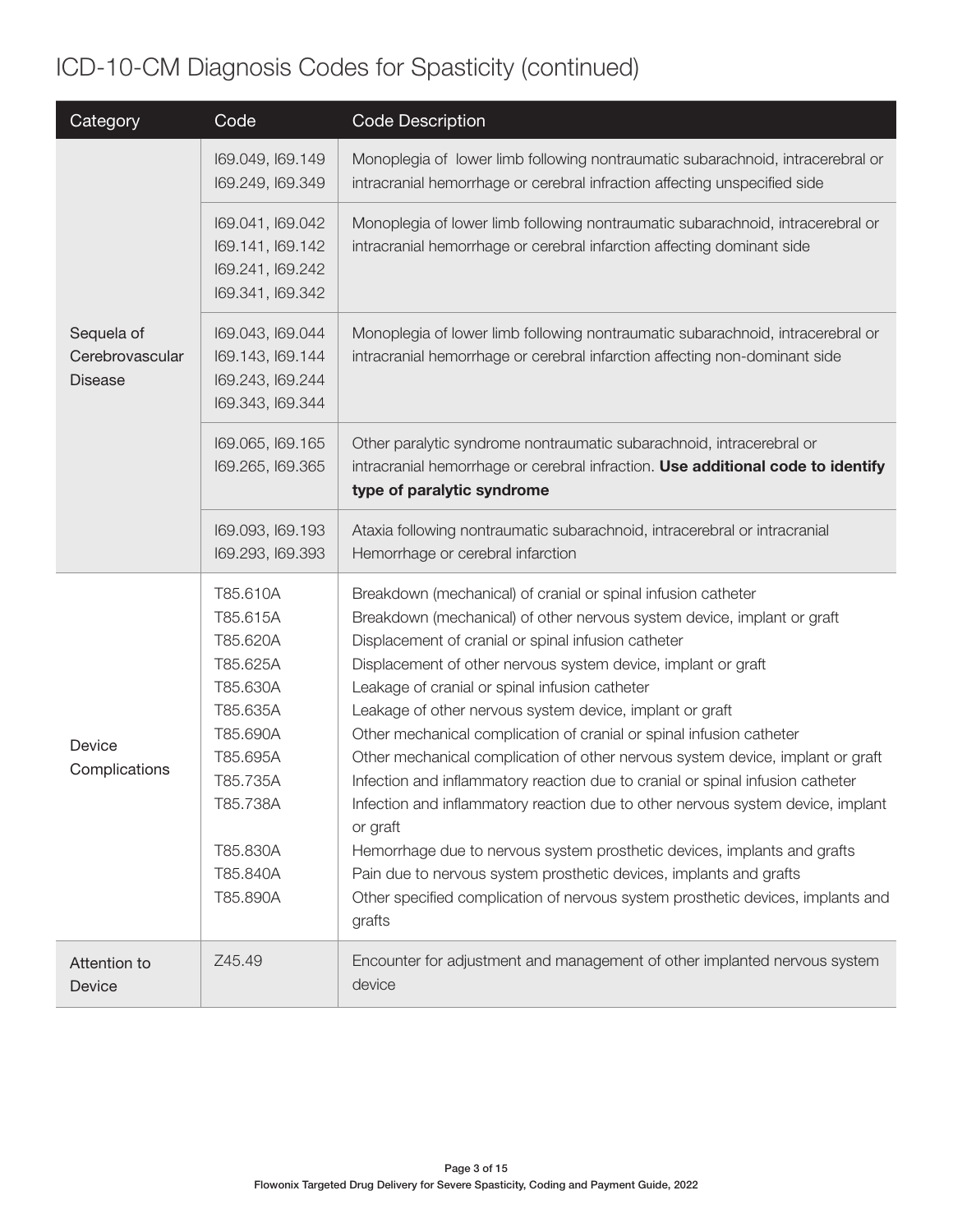### ICD-10-PCS Procedure Codes

Hospitals use ICD-10-PCS procedure codes for inpatient services.

| <b>Trial Procedure</b>      | Code           | Code Description                                                                                                                                        |
|-----------------------------|----------------|---------------------------------------------------------------------------------------------------------------------------------------------------------|
| Catheter Implantation       | 00HU33Z        | Insertion of infusion device into spinal canal, percutaneous approach                                                                                   |
| Intrathecal Injection       | 3E0R3NZ        | Introduction of analgesics, hypnotics, sedatives into spinal canal,<br>percutaneous approach                                                            |
| <b>Catheter Procedures</b>  | Code           | <b>Code Description</b>                                                                                                                                 |
| Catheter Implantation       | 00HU33Z        | Insertion of infusion device into spinal canal, percutaneous approach                                                                                   |
| Intrathecal Injection       | 3E0R3GC        | Introduction of other therapeutic substance into spinal canal, percutaneous<br>approach                                                                 |
|                             | 00PU03Z        | Removal of infusion device from spinal canal, open approach                                                                                             |
| <b>Catheter Removal</b>     | 00PU33Z        | Removal of infusion device from spinal canal, percutaneous approach                                                                                     |
| <b>Catheter Replacement</b> |                | Two codes are required to identify a device replacement; one code for implantation of<br>the new device and one code for the removal of the old device. |
|                             | 00WU03Z        | Revision of infusion device in spinal canal, open approach                                                                                              |
|                             | 00WU33Z        | Revision of infusion device in spinal canal, percutaneous approach                                                                                      |
| <b>Catheter Revision</b>    | OJWT03Z        | Revision of infusion device in trunk subcutaneous tissue and fascia, open<br>approach                                                                   |
|                             | OJWT33Z        | Revision of infusion device in trunk subcutaneous tissue and fascia,<br>percutaneous approach                                                           |
| Pump Implantation           | OJH80VZ        | Insertion of infusion pump into abdomen subcutaneous tissue and fascia,<br>open approach                                                                |
|                             | <b>OJPTOVZ</b> | Removal of infusion pump from trunk subcutaneous tissue and fascia, open<br>approach                                                                    |
| Pump Removal                | OJPT3VZ        | Removal of infusion pump from trunk subcutaneous tissue and fascia,<br>percutaneous approach                                                            |
| Pump Replacement            |                | Two codes are required to identify a device replacement; one code for implantation of<br>the new device and one code for the removal of the old device. |
|                             | <b>OJWTOVZ</b> | Revision of infusion pump in trunk subcutaneous tissue and fascia, open<br>approach                                                                     |
| <b>Pump Revision</b>        | 0JWT3VZ        | Revision of infusion pump in trunk subcutaneous tissue and fascia,<br>percutaneous approach                                                             |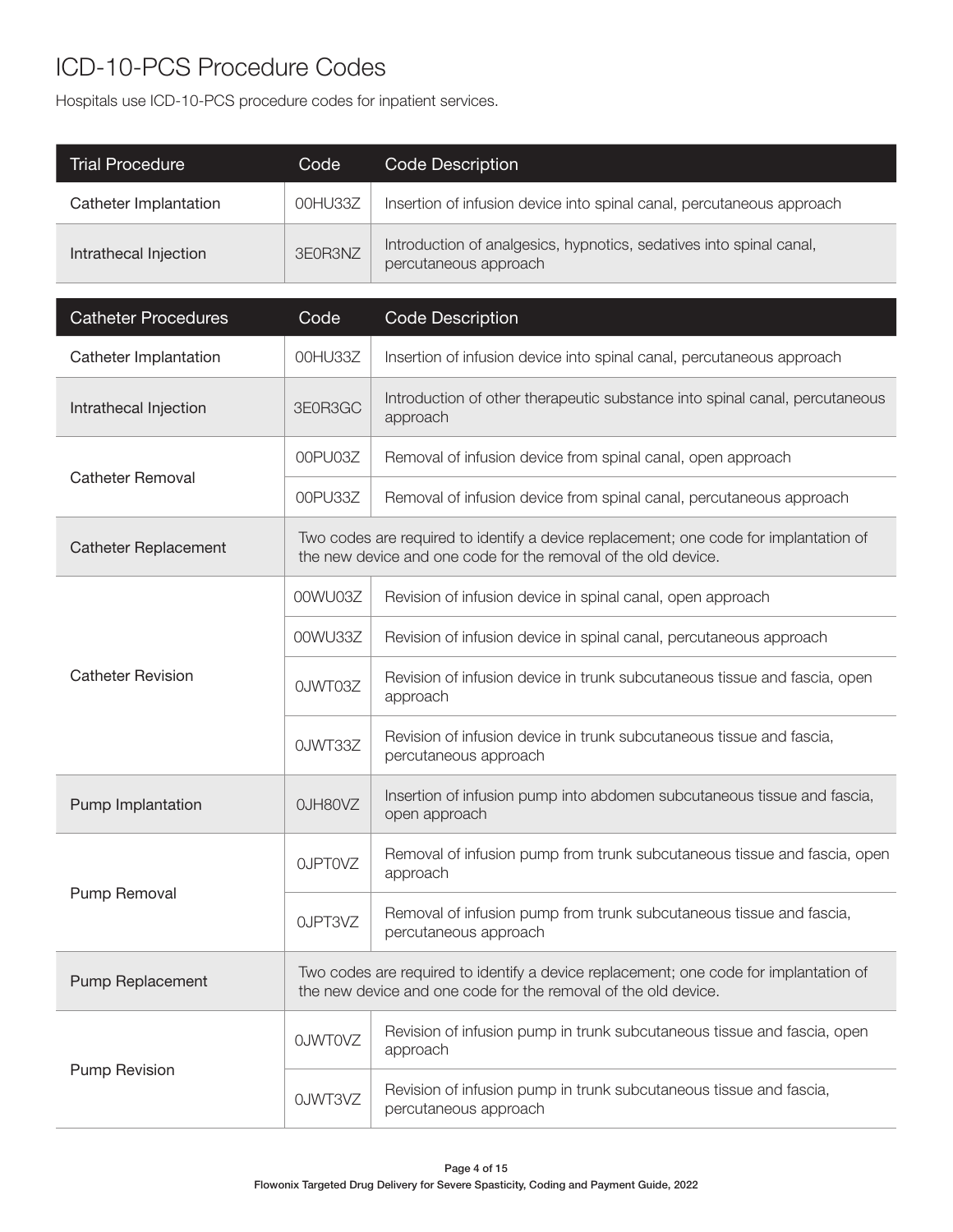### Physician Coding and Payment – CPT® Procedure Codes

The 2022 Medicare national average payment for common pain procedures and intrathecal pain pump management are shown in the table below. The Medicare national average payment is calculated by multiplying the sum of RVUs by the 2022 conversion factor. Specific reimbursement will vary from the national average based on the wage index of the geographical area in which the services are rendered. The complete Medicare Physician Fee Schedule (MPFS) payment rates are available on the CMS website in the downloads section of the CY 2022 Physician Fee Schedule final rule (CMS-1751-F) webpage. The finalized changes are effective January 1, 2022. Specific payments will vary depending on the place of service where the physician rendered the service. Physician payments are generally higher if they are performed in the physician's office. Procedures performed in a facility setting (ASC's or hospitals) generally have a lower payment because the facility is incurring the cost of some of the supplies and materials. Also note, that applicable coinsurance, deductible and other amounts that are the patient obligation are included in the national payments shown below.

|                                            |       |                                                                                                                                                                                                                                                                                                                                                                                      | 2022 Medicare<br><b>National Average</b> |          |
|--------------------------------------------|-------|--------------------------------------------------------------------------------------------------------------------------------------------------------------------------------------------------------------------------------------------------------------------------------------------------------------------------------------------------------------------------------------|------------------------------------------|----------|
| Procedure                                  | Code  | <b>Code Description</b>                                                                                                                                                                                                                                                                                                                                                              | Physician<br>Office                      | Facility |
| <b>Trial</b>                               | 62322 | Injection(s), of diagnostic or therapeutic substance(s)<br>(eg, anesthetic, antispasmodic, opioid, steroid, other<br>solution), not including neurolytic substances, including<br>needle or catheter placement, interlaminar epidural or<br>subarachnoid, lumbar or sacral (caudal); without imaging<br>guidance                                                                     | \$144                                    | \$82     |
|                                            | 62323 | Injection(s), of diagnostic or therapeutic substance(s)<br>(eg, anesthetic, antispasmodic, opioid, steroid, other<br>solution), not including neurolytic substances, including<br>needle or catheter placement, interlaminar epidural or<br>subarachnoid, lumbar or sacral (caudal); with imaging<br>guidance (ie, fluoroscopy or CT)                                                |                                          | \$101    |
|                                            | 62326 | Injection(s), including indwelling catheter placement,<br>continuous infusion or intermittent bolus, of diagnostic or<br>therapeutic substance(s) (eg, anesthetic, antispasmodic,<br>opioid, steroid, other solution), not including neurolytic<br>substances, interlaminar epidural or subarachnoid,<br>lumbar or sacral (caudal); without imaging guidance                         | \$144                                    | \$87     |
|                                            | 62327 | Injection(s), including indwelling catheter placement,<br>continuous infusion or intermittent bolus, of diagnostic or<br>therapeutic substance(s) (eg, anesthetic, antispasmodic,<br>opioid, steroid, other solution), not including neurolytic<br>substances, interlaminar epidural or subarachnoid,<br>lumbar or sacral (caudal); with imaging guidance (ie,<br>fluoroscopy or CT) | \$276                                    | \$106    |
| Implantation<br>or Revision<br>of Catheter | 62350 | Implantation, revision, or repositioning of tunneled<br>intrathecal or epidural catheter, for long-term medication<br>administration via an external pump or implantable<br>reservoir/infusion/pump; without laminectomy                                                                                                                                                             | N/A                                      | \$407    |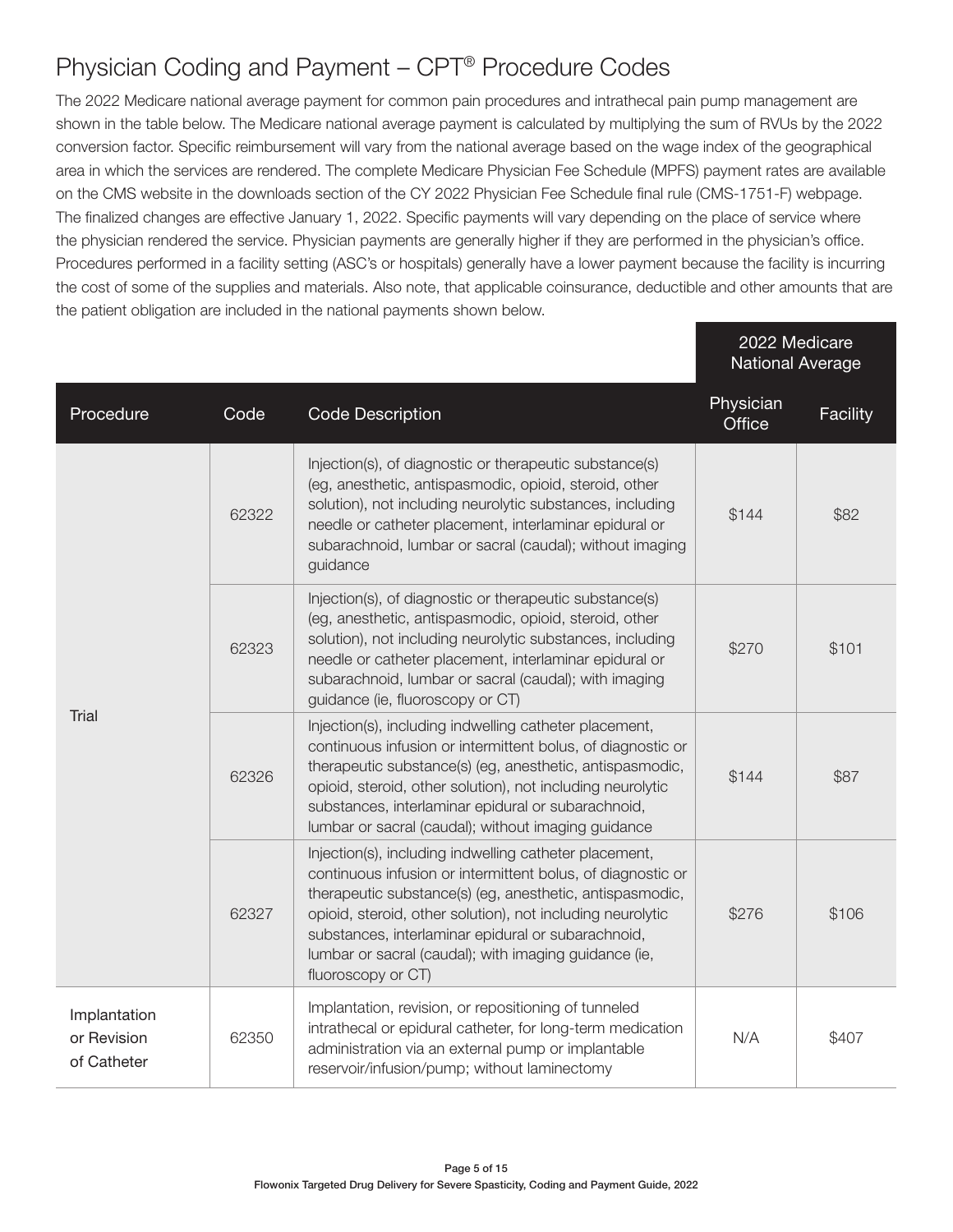# CPT® Procedure Codes (continued)

2022 Medicare National Average

| Procedure                                  | Code  | <b>Code Description</b>                                                                                                                                                                                                                                                                                 | Physician<br><b>Office</b> | Facility              |
|--------------------------------------------|-------|---------------------------------------------------------------------------------------------------------------------------------------------------------------------------------------------------------------------------------------------------------------------------------------------------------|----------------------------|-----------------------|
| Implantation, or<br>Replacement of<br>Pump | 62362 | Implantation or replacement of device for intrathecal or<br>epidural drug infusion; programmable pump, including<br>preparation of pump, with or without programming                                                                                                                                    | N/A                        | \$394                 |
| Removal of                                 | 62355 | Removal of previously implanted intrathecal or epidural<br>catheter                                                                                                                                                                                                                                     | N/A                        | \$279                 |
| Catheter or Pump                           | 62365 | Removal of subcutaneous reservoir or pump previously<br>implanted for intrathecal or epidural infusion                                                                                                                                                                                                  | N/A                        | \$303                 |
| Revision of Pump<br>Pocket                 | 64999 | Unlisted procedure nervous system                                                                                                                                                                                                                                                                       | N/A                        | Contractor<br>Pricing |
| Drug/Refill Kit                            | J0475 | Injection, baclofen, 10 mg                                                                                                                                                                                                                                                                              | $ASP+6\%$                  |                       |
|                                            | A4220 | Refill kit for implantable infusion pump                                                                                                                                                                                                                                                                |                            |                       |
| Analysis/<br>Reprogramming/<br>Refill      | 62367 | Electronic analysis of programmable, implanted pump for<br>intrathecal or epidural drug infusion (includes evaluation<br>of reservoir status, alarm status, drug prescription<br>status); without reprogramming or refill                                                                               | \$32                       | \$26                  |
|                                            | 62368 | Electronic analysis of programmable, implanted pump for<br>intrathecal or epidural drug infusion (includes evaluation<br>of reservoir status, alarm status, drug prescription<br>status); with reprogramming                                                                                            | \$45                       | \$36                  |
|                                            | 62369 | Electronic analysis of programmable, implanted pump for<br>intrathecal or epidural drug infusion (includes evaluation<br>of reservoir status, alarm status, drug prescription<br>status); with reprogramming and refill                                                                                 | \$95                       | \$36                  |
|                                            | 62370 | Electronic analysis of programmable, implanted pump for<br>intrathecal or epidural drug infusion (includes evaluation<br>of reservoir status, alarm status, drug prescription<br>status); with reprogramming and refill (requiring skill of a<br>physician or other qualified health care professional) | \$96                       | \$47                  |
| Catheter Dye                               | 61070 | Puncture of shunt tubing or reservoir for aspiration or<br>injection procedure                                                                                                                                                                                                                          | N/A                        | \$58                  |
| Study                                      | 75809 | Shuntogram for investigation of previously placed<br>indwelling non vascular shunt (eg, indwelling infusion<br>pump)                                                                                                                                                                                    | TC<br>26                   | \$85                  |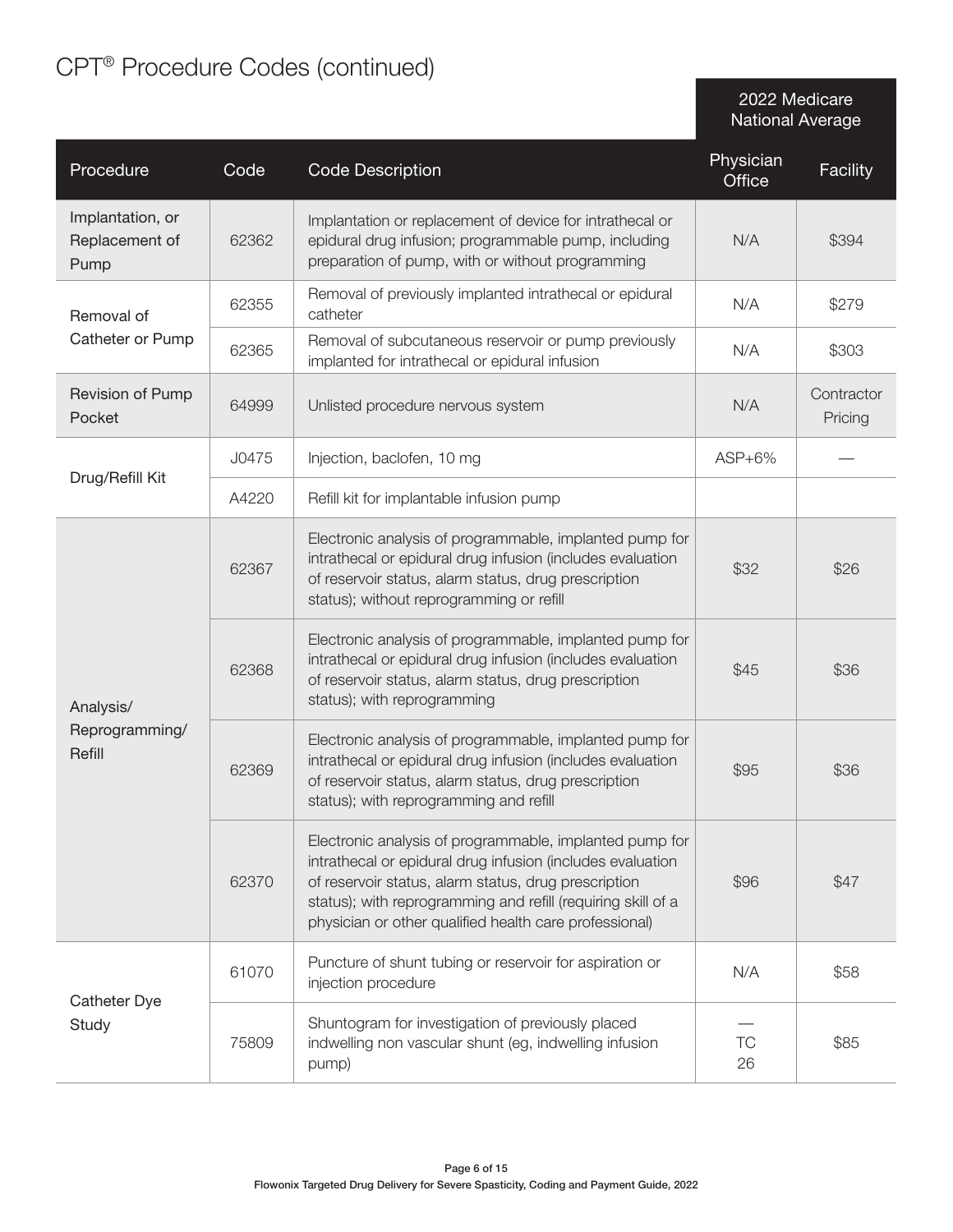### HCPCS II Device and Drug Codes

Commonly billed HCPCS II Device and Drug Codes are used by the entity that purchased and supplied the medical device, which is usually the facility. Physicians may report drug charges when the drug is provided in the office. HCPCS II codes should only be billed for outpatient hospital procedures. They may also be reported with device C-codes when billing Medicare.

| Device/Drug                              | Code  | Code Description                                                                                                        |
|------------------------------------------|-------|-------------------------------------------------------------------------------------------------------------------------|
| Programmable Pump and<br>Catheter        | E0783 | Infusion pump system, implantable, programmable<br>(includes all components, e.g., pump, catheter,<br>connectors, etc.) |
| Programmable Pump Only<br>(Replacement)  | E0786 | Implantable programmable infusion pump,<br>replacement (excludes implantable intraspinal catheter)                      |
| Intraspinal Implantable<br>Catheter Only | E0785 | Implantable intraspinal (epidural/intrathecal) catheter<br>used with implantable infusion pump, replacement             |
| Refill Kit                               | A4220 | Refill Kit for implantable infusion pump                                                                                |
| Intrathecal baclofen                     | J0475 | Injection, baclofen, 10 mg                                                                                              |
| Intrathecal baclofen                     | J0476 | Injection, baclofen, 50 mcg for intrathecal trial                                                                       |

### Device C-Codes

Hospitals assign C-codes in the outpatient hospital setting only when billing Medicare. Although other payers may also accept C-codes, regular HCPCS-II device codes are generally used for billing non-Medicare carriers.

| Device/Drug          | Code  | Code Description                         |  |  |
|----------------------|-------|------------------------------------------|--|--|
| Infusion Pump        | C1772 | Infusion pump, programmable, implantable |  |  |
| Intrathecal Catheter | C1755 | Catheter, Intraspinal                    |  |  |

#### Device Edits (Medicare)

Medicare's Consolidated Device Edits require that when certain CPT procedure codes for device implantation are billed, associated device category C-codes must also be billed. These are only used in the outpatient hospital setting.

| $CPT^{\circledR}$<br>Procedure<br>Code | <b>CPT Code Description</b>                                                                                                                                          | Associated<br>C-Codes | <b>C-Code Description</b>                   |
|----------------------------------------|----------------------------------------------------------------------------------------------------------------------------------------------------------------------|-----------------------|---------------------------------------------|
| 62362                                  | Implantation or replacement of device for intrathecal or<br>epidural drug infusion; programmable pump, including<br>preparation of pump, with or without programming | C <sub>1772</sub>     | Infusion pump,<br>programmable, implantable |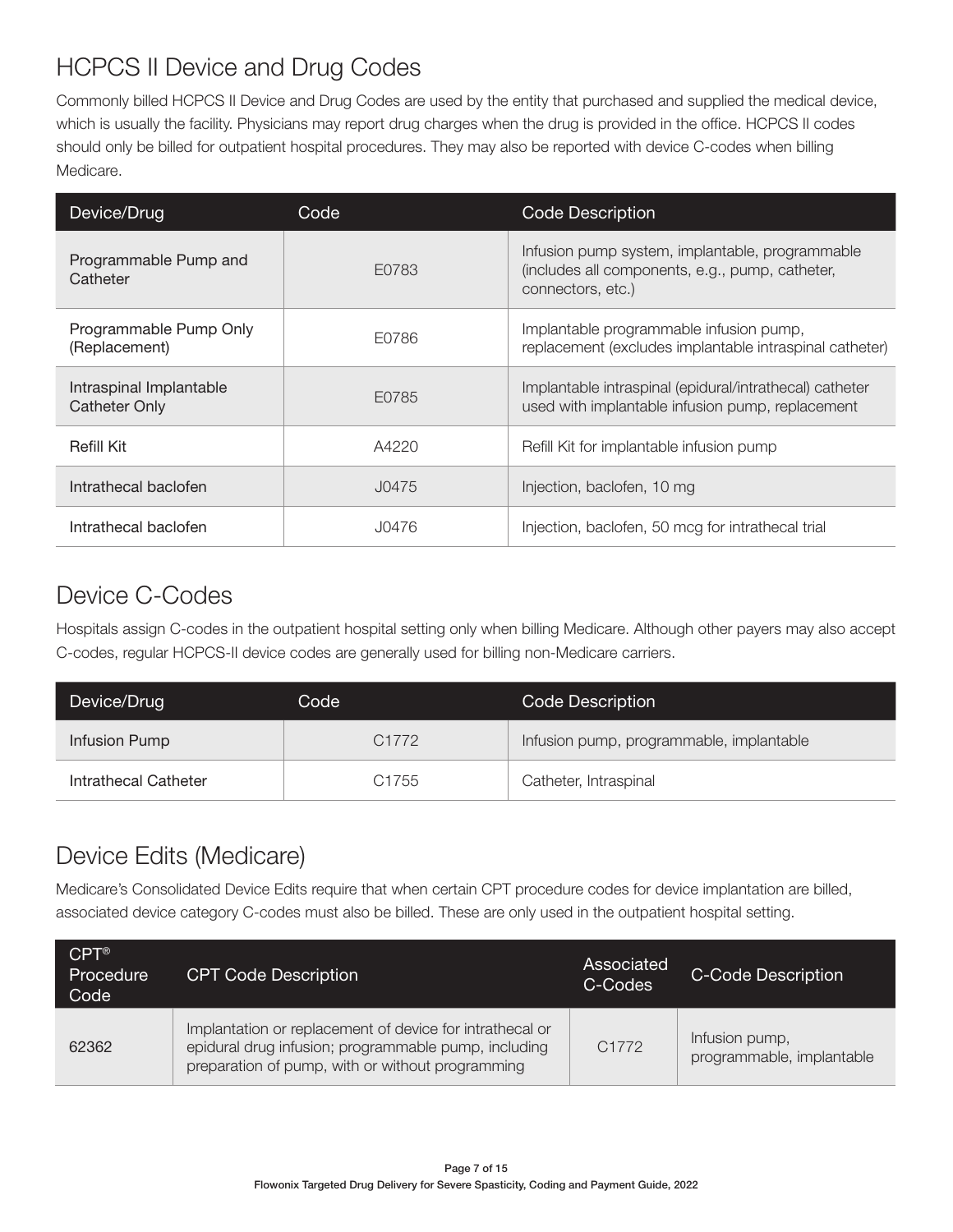### Hospital Outpatient Coding and Payment

Hospitals use CPT codes for outpatient services. Under Medicare's APC methodology for hospital outpatient payment, each CPT code is assigned to APCs based on similar clinical characteristics and similar costs. Each APC has a relative weight that is then converted into a flat payment amount. Multiple APCs can be assigned for each claim depending on the number of procedures coded and whether any of them map to a Comprehensive APCs (C-APCs). Each CPT procedure code assigned to one of these C-APCs is considered a primary service. All other procedures and services coded on the bill are considered adjunctive to delivery of the primary service. This results in a single APC payment and a single beneficiary copayment for the entire outpatient encounter, based solely on the primary service. Separate payment is not made for the other adjunctive services. Instead, the payment level for the C-APC is calculated to include the costs of the other adjunctive services, which are packaged into the payment for the primary service.

As shown on the following tables, TDD therapy is subject to C-APCs specifically for implantation/replacement of the pump. C-APCs are identified by status indicator J1.

The following table gives information on procedures, codes, APC, status indicator and payment based on the Medicare national average. The complete 2022 CPPS/ASC Payment System final rule is available on the CMS website (CMS-1753-FC) webpage. The finalized changes are effective January 1, 2022.

| Procedure                                                                                                                                                           | Code        | Code Description                                                                                                                                                                                                                                                                                                                   | <b>APC</b> | <b>APC</b><br>Descriptor     | <b>Status</b><br>Indicator | Relative<br>Weight | 2022<br>Medicare<br>National<br>Average |
|---------------------------------------------------------------------------------------------------------------------------------------------------------------------|-------------|------------------------------------------------------------------------------------------------------------------------------------------------------------------------------------------------------------------------------------------------------------------------------------------------------------------------------------|------------|------------------------------|----------------------------|--------------------|-----------------------------------------|
| Trial                                                                                                                                                               | 62322       | Injection(s), of diagnostic<br>or therapeutic substance(s)<br>(eg, anesthetic,<br>antispasmodic, opioid,<br>steroid, other solution),<br>not including neurolytic<br>substances, including<br>needle or catheter<br>placement, interlaminar<br>epidural or subarachnoid,<br>lumbar or sacral (caudal);<br>without imaging guidance | 5442       | Level II Nerve<br>Injections | Τ                          | 7.7043             | \$648                                   |
|                                                                                                                                                                     | or<br>62323 | With imaging guidance<br>(ie, fluoroscopy or CT)                                                                                                                                                                                                                                                                                   | 5442       | Level II Nerve<br>Injections | $\top$                     | 7.7043             | \$648                                   |
| <b>Baseline</b><br>Evaluation<br>and Periodic<br>Assessment<br>During<br>Screening<br>Test when<br>performed by<br>a Hospital-<br>employed<br>Physical<br>Therapist | 97161       | Physical therapy evaluation,<br>low complexity                                                                                                                                                                                                                                                                                     |            |                              | $\overline{A}$             |                    |                                         |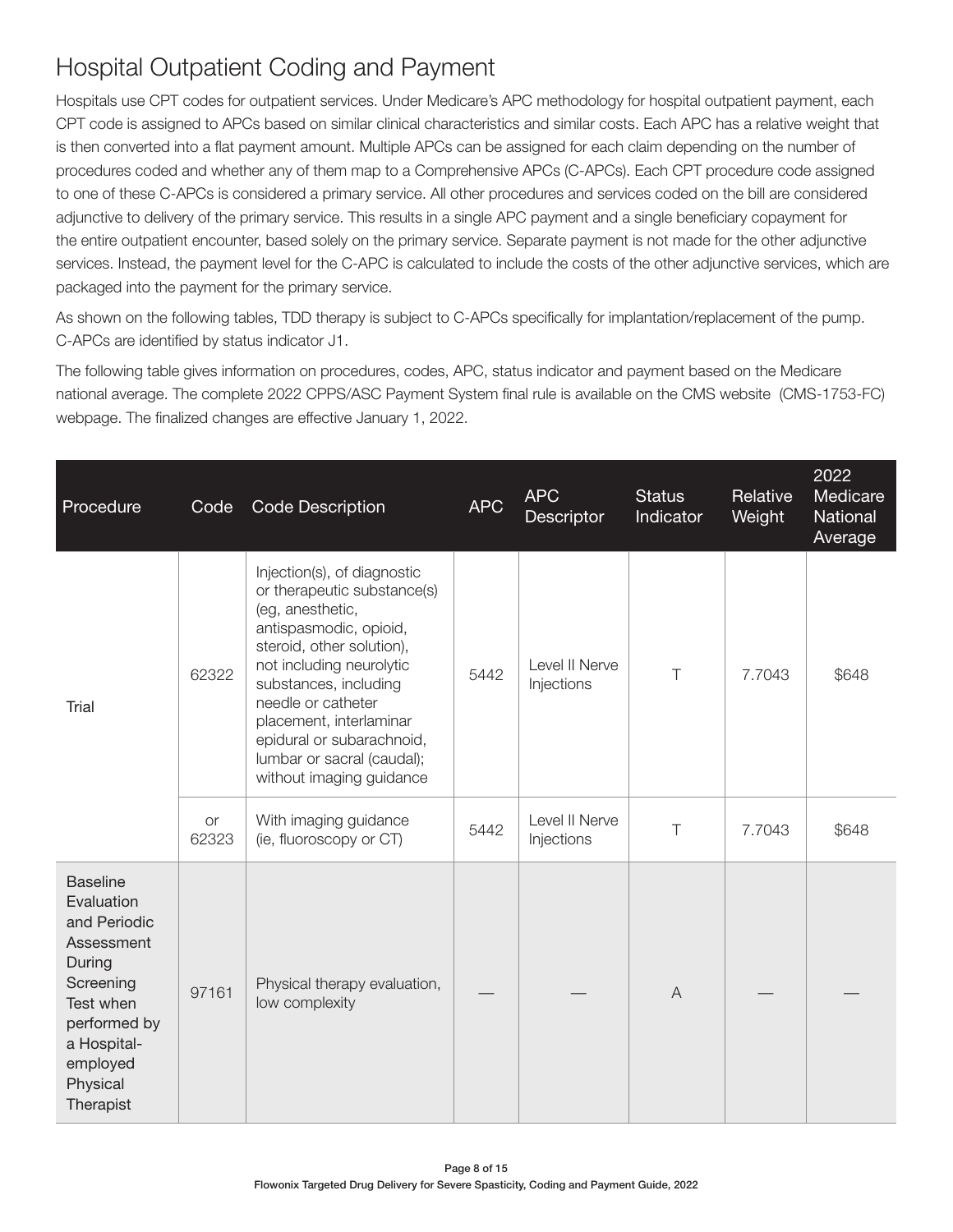# Hospital Outpatient Coding and Payment (continued)

| Procedure                                                                     | Code  | <b>Code Description</b>                                                                                                                                                                                                                  | <b>APC</b> | <b>APC</b><br>Descriptor                      | <b>Status</b><br>Indicator | Relative<br>Weight | 2022<br>Medicare<br>National<br>Average |
|-------------------------------------------------------------------------------|-------|------------------------------------------------------------------------------------------------------------------------------------------------------------------------------------------------------------------------------------------|------------|-----------------------------------------------|----------------------------|--------------------|-----------------------------------------|
| <b>Baseline</b><br>Evaluation<br>and Periodic                                 | 97162 | Physical therapy evaluation,<br>moderate complexity                                                                                                                                                                                      |            |                                               | A                          |                    |                                         |
| Assessment<br>During<br>Screening                                             | 97163 | Physical therapy evaluation,<br>high complexity                                                                                                                                                                                          |            |                                               | A                          |                    |                                         |
| Test when<br>performed by<br>a Hospital-<br>employed<br>Physical<br>Therapist | 97750 | Physical performance<br>test or measurement (eg,<br>musculoskeletal, functional<br>capacity), with written<br>report, each 15 minutes                                                                                                    |            |                                               | $\overline{A}$             |                    |                                         |
| Implantation<br>or Revision<br>of Catheter                                    | 62350 | Implantation, revision, or<br>repositioning of tunneled<br>intrathecal or epidural<br>catheter, for long-term<br>medication administration<br>via an external pump or<br>implantable reservoir/<br>infusion/pump; without<br>laminectomy | 5432       | Level III Nerve<br>Procedure                  | J1                         | 69.1869            | \$5,824                                 |
| Implantation<br>or<br>Replacement<br>of Pump                                  | 62362 | Implantation or replacement<br>of device for intrathecal<br>or epidural drug infusion;<br>programmable<br>pump, including preparation<br>of pump, with or without<br>programming                                                         | 5471       | Implantation<br>of drug<br>infusion<br>device | J1                         | 206.7704           | \$17,405                                |
| Pump Pocket<br>Revision                                                       | 64999 | Unlisted procedure,<br>nervous system                                                                                                                                                                                                    | 5441       | Level 1 Nerve<br>Procedure                    | $\top$                     | 3.1699             | \$267                                   |
| Removal of                                                                    | 62355 | Removal of previously<br>implanted intrathecal or<br>epidural catheter                                                                                                                                                                   | 5431       | Level I Nerve<br>Procedure                    | Q2                         | 21.304             | \$1,793                                 |
| Catheter or<br>Pump                                                           | 62365 | Removal of subcutaneous<br>reservoir or pump<br>previously implanted for<br>intrathecal or epidural<br>infusion                                                                                                                          | 5432       | Level II Nerve<br>Procedure                   | Q2                         | 69.1869            | \$5,824                                 |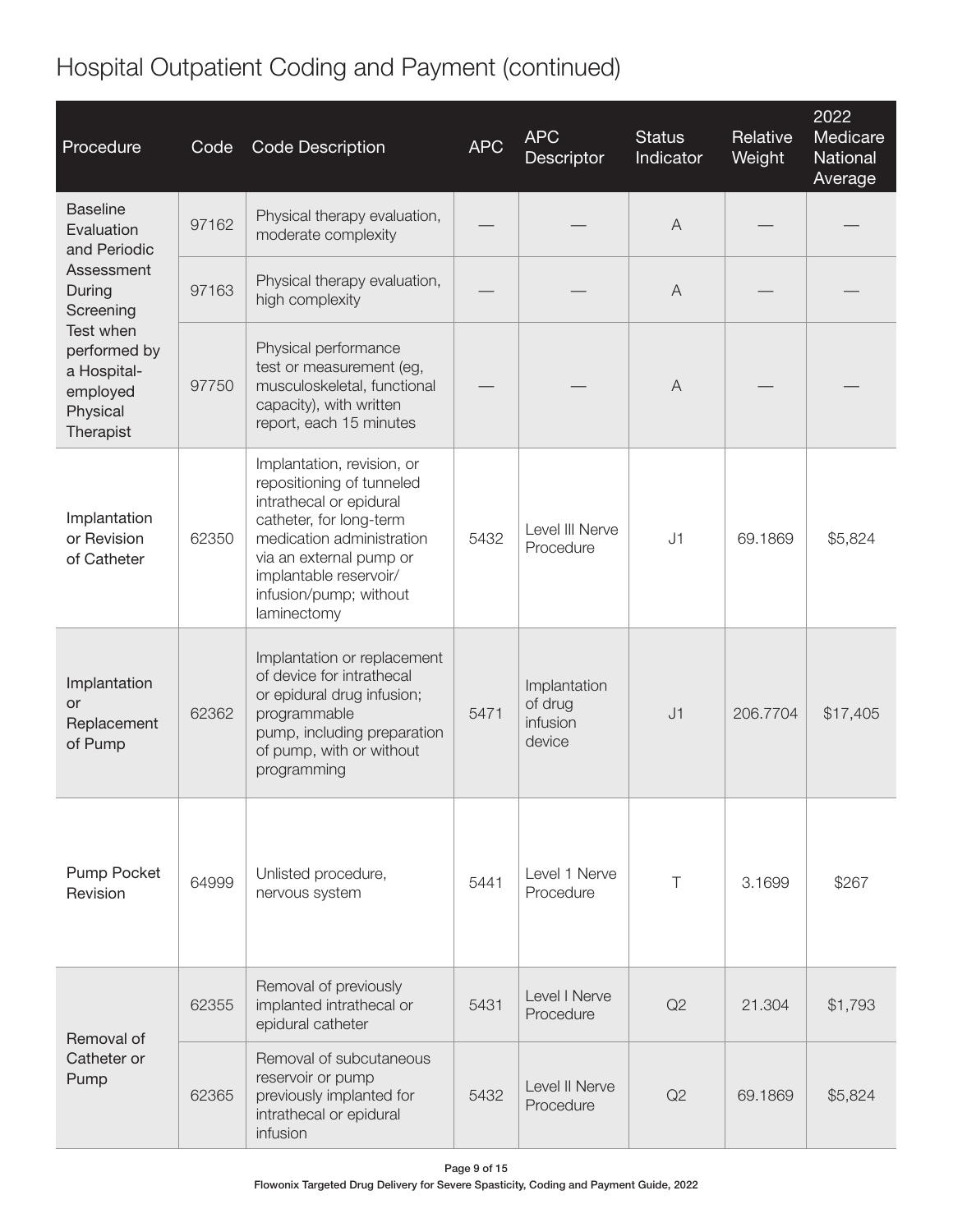# Hospital Outpatient Coding and Payment (continued)

| Procedure                         | Code  | <b>Code Description</b>                                                                                                                                                                                                                                                                                                   | <b>APC</b> | <b>APC</b><br>Descriptor                                 | <b>Status</b><br>Indicator | Relative<br>Weight | 2022<br>Medicare<br>National<br>Average |
|-----------------------------------|-------|---------------------------------------------------------------------------------------------------------------------------------------------------------------------------------------------------------------------------------------------------------------------------------------------------------------------------|------------|----------------------------------------------------------|----------------------------|--------------------|-----------------------------------------|
| Drug                              | J0475 | Injection, baclofen, 10 mg                                                                                                                                                                                                                                                                                                | 9032       | N/A                                                      | K <sub>2</sub>             | N/A                | N/A                                     |
| Refill/Analysis/<br>Reprogramming | 62367 | Electronic analysis of<br>programmable, implanted<br>pump for intrathecal or<br>epidural drug infusion<br>(includes evaluation of<br>reservoir status, alarm<br>status, drug prescription<br>status); without<br>reprogramming or refill                                                                                  | 5743       | Level III<br>Electronic<br>Analysis of<br><b>Devices</b> | S                          | 3.3128             | \$279                                   |
|                                   | 62368 | Electronic analysis of<br>programmable, implanted<br>pump for intrathecal or<br>epidural drug infusion<br>(includes evaluation of<br>reservoir status, alarm<br>status, drug prescription<br>status); with reprogramming                                                                                                  | 5743       | Level III<br>Electronic<br>Analysis of<br>Devices        | S                          | 3.3128             | \$279                                   |
|                                   | 62369 | Electronic analysis of<br>programmable, implanted<br>pump for intrathecal or<br>epidural drug infusion<br>(includes evaluation of<br>reservoir status, alarm<br>status, drug prescription<br>status); with reprogramming<br>and refill                                                                                    | 5743       | Level III<br>Electronic<br>Analysis of<br>Devices        | S                          | 3.3128             | \$279                                   |
|                                   | 62370 | Electronic analysis of<br>programmable, implanted<br>pump for intrathecal or<br>epidural drug infusion<br>(includes evaluation of<br>reservoir status, alarm<br>status, drug prescription<br>status); with reprogramming<br>and refill (requiring skill of a<br>physician or other qualified<br>health care professional) | 5743       | Level III<br>Electronic<br>Analysis of<br>Devices        | $\mathsf S$                | 3.3128             | \$279                                   |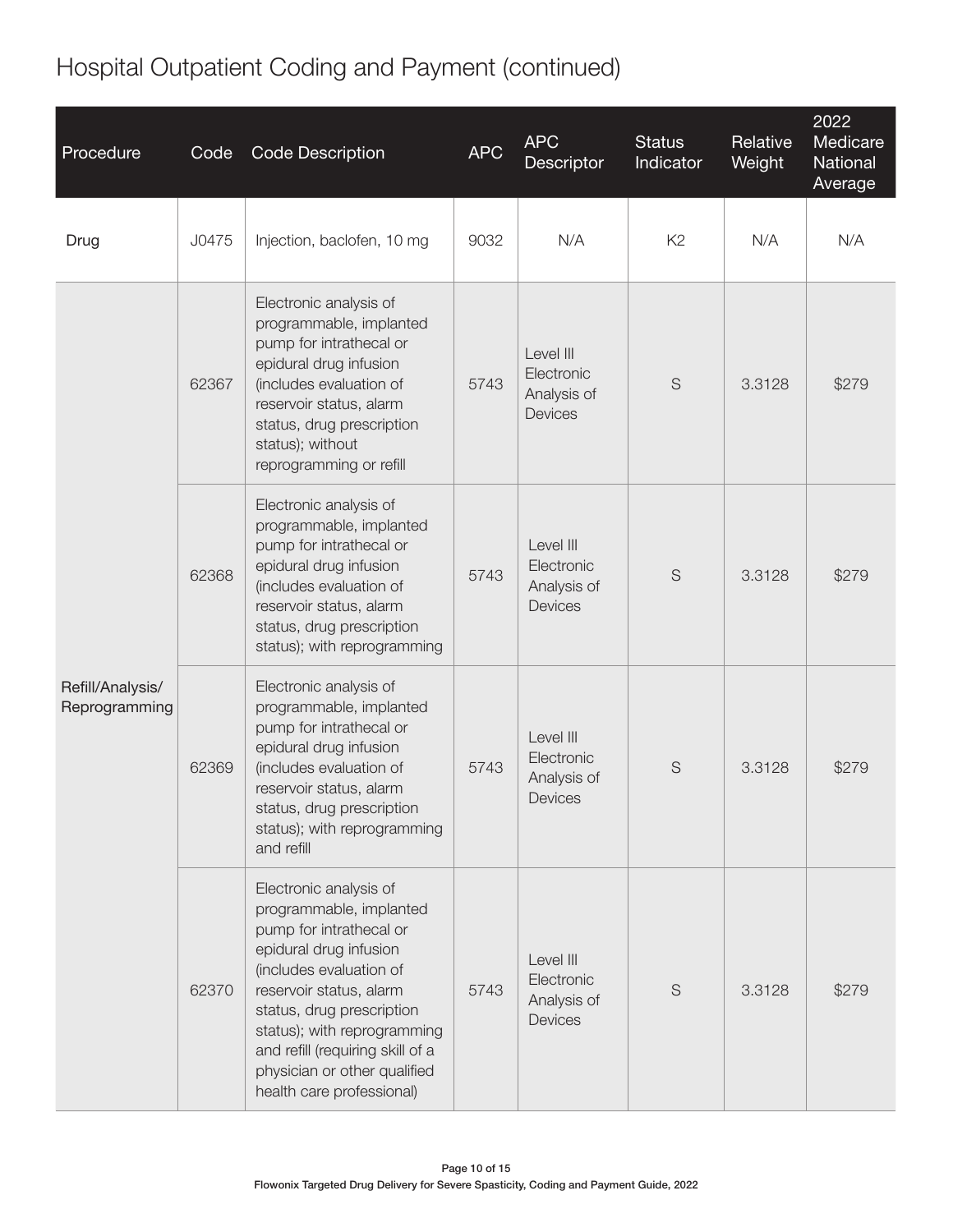### Hospital Outpatient Coding and Payment (continued)

| Procedure             | Code  | <b>Code Description</b>                                                                                                    | <b>APC</b> | <b>APC</b><br>Descriptor                   | <b>Status</b><br><b>Indicator</b> | Relative<br>Weight | 2022<br>Medicare<br><b>National</b><br>Average |
|-----------------------|-------|----------------------------------------------------------------------------------------------------------------------------|------------|--------------------------------------------|-----------------------------------|--------------------|------------------------------------------------|
| Catheter<br>Dye Study | 61070 | Puncture of shunt tubing or<br>reservoir for aspiration or<br>injection procedure                                          | 5442       | Level II Nerve<br>Injections               |                                   | 7.7043             | \$648                                          |
|                       | 75809 | Shuntogram for<br>investigation of previously<br>placed indwelling non<br>vascular shunt (eg,<br>indwelling infusion pump) | 5522       | Level II<br>Imaging<br>Without<br>Contrast | Q2                                | 1.3209             | \$111                                          |

## Hospital Inpatient Coding and Payment MS-DRG Assignments

Under Medicare's DRG methodology for hospital inpatient payment, each inpatient stay is assigned to a diagnosis related group (DRG), based on the ICD-10-CM codes assigned to the diagnoses and procedure. Only one DRG is assigned by inpatient stay, regardless of the number of procedures performed.

The following table shows MS-DRG assignments to specific procedures and diagnosis along with national Medicare average payments for spasticity treatment in an inpatient hospital setting.

| Procedure             | Scenario                                                  |  | MS-DRG                                                                                                                                                                                                       | <b>MS-DRG Title</b>                                                                                                                                                                                                                                | Relative<br>Weight | 2022<br>Medicare<br>National<br>Average |  |  |
|-----------------------|-----------------------------------------------------------|--|--------------------------------------------------------------------------------------------------------------------------------------------------------------------------------------------------------------|----------------------------------------------------------------------------------------------------------------------------------------------------------------------------------------------------------------------------------------------------|--------------------|-----------------------------------------|--|--|
| <b>Screening Test</b> | principal diagnosis.                                      |  | The screening test codes for catheter implantation and intrathecal injection are not considered significant<br>procedures for the purpose of DRG assignment. A non-surgical DRG is assigned according to the |                                                                                                                                                                                                                                                    |                    |                                         |  |  |
| Implantation          |                                                           |  | 040                                                                                                                                                                                                          | Peripheral/Cranial Nerve<br>and Other Nervous System<br>Procedures with MCC                                                                                                                                                                        | 3.8648             | \$23,346                                |  |  |
|                       | Whole system implant<br>(pump plus catheter)<br><b>or</b> |  | 041                                                                                                                                                                                                          | Peripheral/Cranial Nerve<br>and Other Nervous System<br>Procedures with CC                                                                                                                                                                         | 2.3497             | \$14,194                                |  |  |
|                       | Pump only implant                                         |  | 042                                                                                                                                                                                                          | Peripheral/Cranial Nerve<br>and Other Nervous System<br>Procedures W/O<br>CC/MCC                                                                                                                                                                   | 1.9012             | \$11,484                                |  |  |
|                       | Catheter<br>only implant                                  |  |                                                                                                                                                                                                              | This code is not considered a significant procedure for the purpose of DRG assignment.<br>A non-surgical (ie, medical) DRG is assigned to the stay according to the principal<br>diagnosis. The DRGs displayed for the screening trial are common. |                    |                                         |  |  |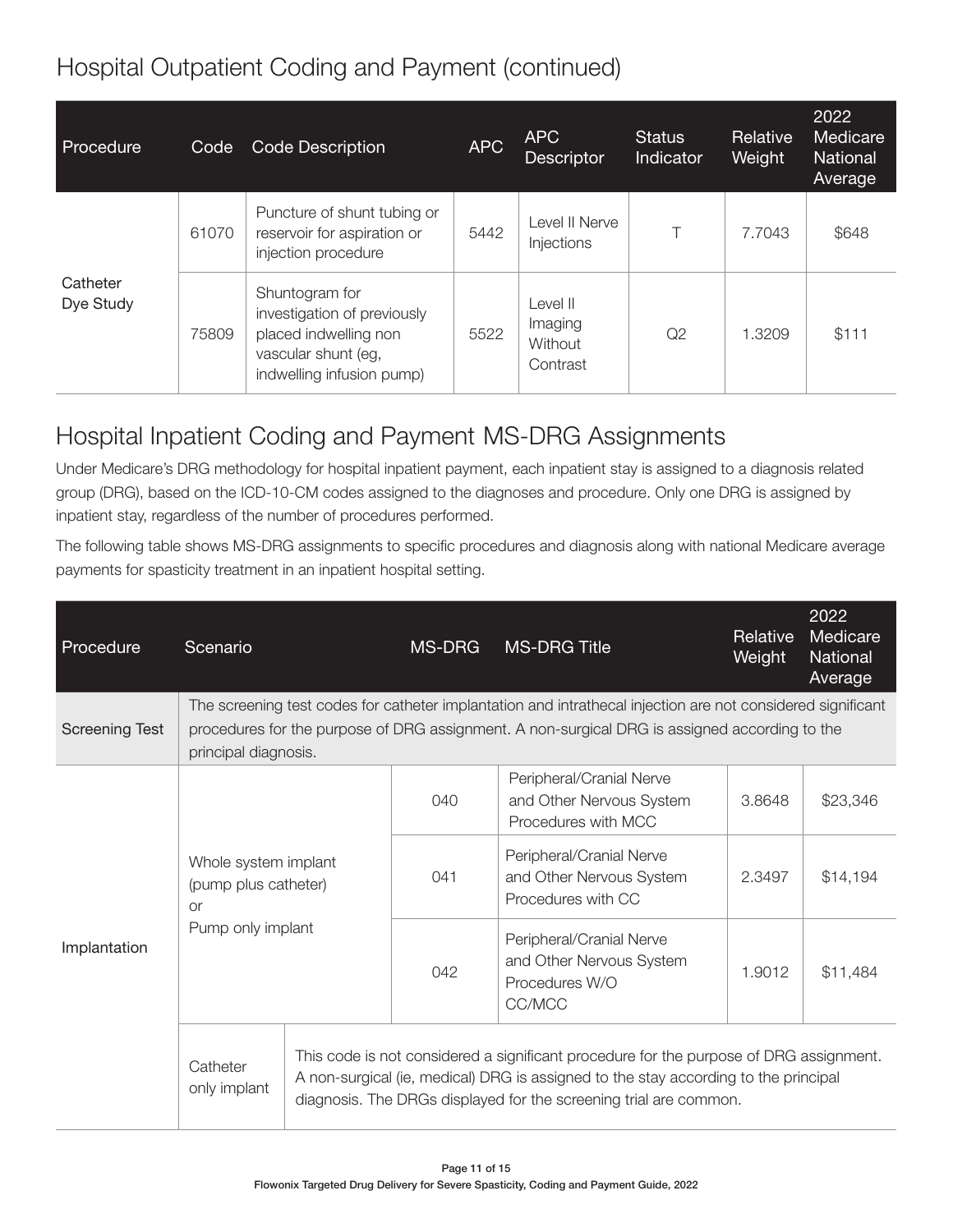# Hospital Inpatient Coding and Payment (continued)

| Procedure                           | Scenario                                         | <b>MS-DRG</b>                                                                                                                                                                                 | <b>MS-DRG Title</b>                                                                                                                                                                       | Relative<br>Weight | 2022<br>Medicare<br>National<br>Average |  |
|-------------------------------------|--------------------------------------------------|-----------------------------------------------------------------------------------------------------------------------------------------------------------------------------------------------|-------------------------------------------------------------------------------------------------------------------------------------------------------------------------------------------|--------------------|-----------------------------------------|--|
| Replacement                         |                                                  | 028                                                                                                                                                                                           | Spinal Procedures with MCC                                                                                                                                                                | 5.8231             | \$35,175                                |  |
|                                     | Whole system replacement<br>(pump plus catheter) | 029                                                                                                                                                                                           | Spinal Procedures with CC                                                                                                                                                                 | 3.2968             | \$19,915                                |  |
|                                     |                                                  | 030                                                                                                                                                                                           | Spinal Procedures W/O CC/MCC                                                                                                                                                              | 2.3568             | \$14,237                                |  |
|                                     |                                                  | 040                                                                                                                                                                                           | Peripheral/Cranial Nerve<br>and Other Nervous System<br>Procedures with MCC                                                                                                               | 3.8648             | \$23,346                                |  |
|                                     | Pump only replacement                            | 041                                                                                                                                                                                           | Peripheral/Cranial Nerve<br>and Other Nervous System<br>Procedures with CC                                                                                                                | 2.3497             | \$14,194                                |  |
|                                     |                                                  | 042                                                                                                                                                                                           | Peripheral/Cranial Nerve<br>and Other Nervous System<br>Procedures W/O CC/MCC                                                                                                             | 1.9012             | \$11,484                                |  |
| Removal<br>(without<br>replacement) |                                                  | 028                                                                                                                                                                                           | Spinal Procedures with MCC                                                                                                                                                                | 5.8231             | \$35,175                                |  |
|                                     | Whole system removal<br>(pump plus catheter)     | 029                                                                                                                                                                                           | Spinal Procedures with CC                                                                                                                                                                 | 3.2968             | \$19,915                                |  |
|                                     |                                                  | 030                                                                                                                                                                                           | Spinal Procedures W/O CC/MCC                                                                                                                                                              | 2.3568             | \$14,237                                |  |
|                                     | Pump only removal                                |                                                                                                                                                                                               | These codes are considered significant procedures for the purpose of<br>DRG assignment. A non-surgical (ie, medical) DRG is assigned to the<br>stay according to the principal diagnosis. |                    |                                         |  |
|                                     |                                                  | 028                                                                                                                                                                                           | Spinal Procedures with MCC                                                                                                                                                                | 5.8231             | \$35,175                                |  |
|                                     | Catheter only removal                            | 029                                                                                                                                                                                           | Spinal Procedures with CC                                                                                                                                                                 | 3.2968             | \$19,915                                |  |
|                                     |                                                  | 030                                                                                                                                                                                           | Spinal Procedures W/O CC/MCC                                                                                                                                                              | 2.3568             | \$14,237                                |  |
| Revision                            |                                                  | 028                                                                                                                                                                                           | Spinal Procedures with MCC                                                                                                                                                                | 5.8231             | \$35,175                                |  |
|                                     | Catheter revision<br>(intrathecal portion)       | 029                                                                                                                                                                                           | Spinal Procedures with CC                                                                                                                                                                 | 3.2968             | \$19,915                                |  |
|                                     |                                                  | 030                                                                                                                                                                                           | Spinal Procedures W/O CC/MCC                                                                                                                                                              | 2.3568             | \$14,237                                |  |
|                                     | Catheter revision<br>(subcutaneous portion)      | These codes are not considered significant procedures for the purpose<br>of DRG assignment. A non-surgical (ie, medical) DRG is assigned to<br>the stay according to the principal diagnosis. |                                                                                                                                                                                           |                    |                                         |  |
|                                     | Pump revision                                    | These codes are not considered significant procedures for the purpose<br>of DRG assignment. A non-surgical (ie, medical) DRG is assigned to<br>the stay according to the principal diagnosis. |                                                                                                                                                                                           |                    |                                         |  |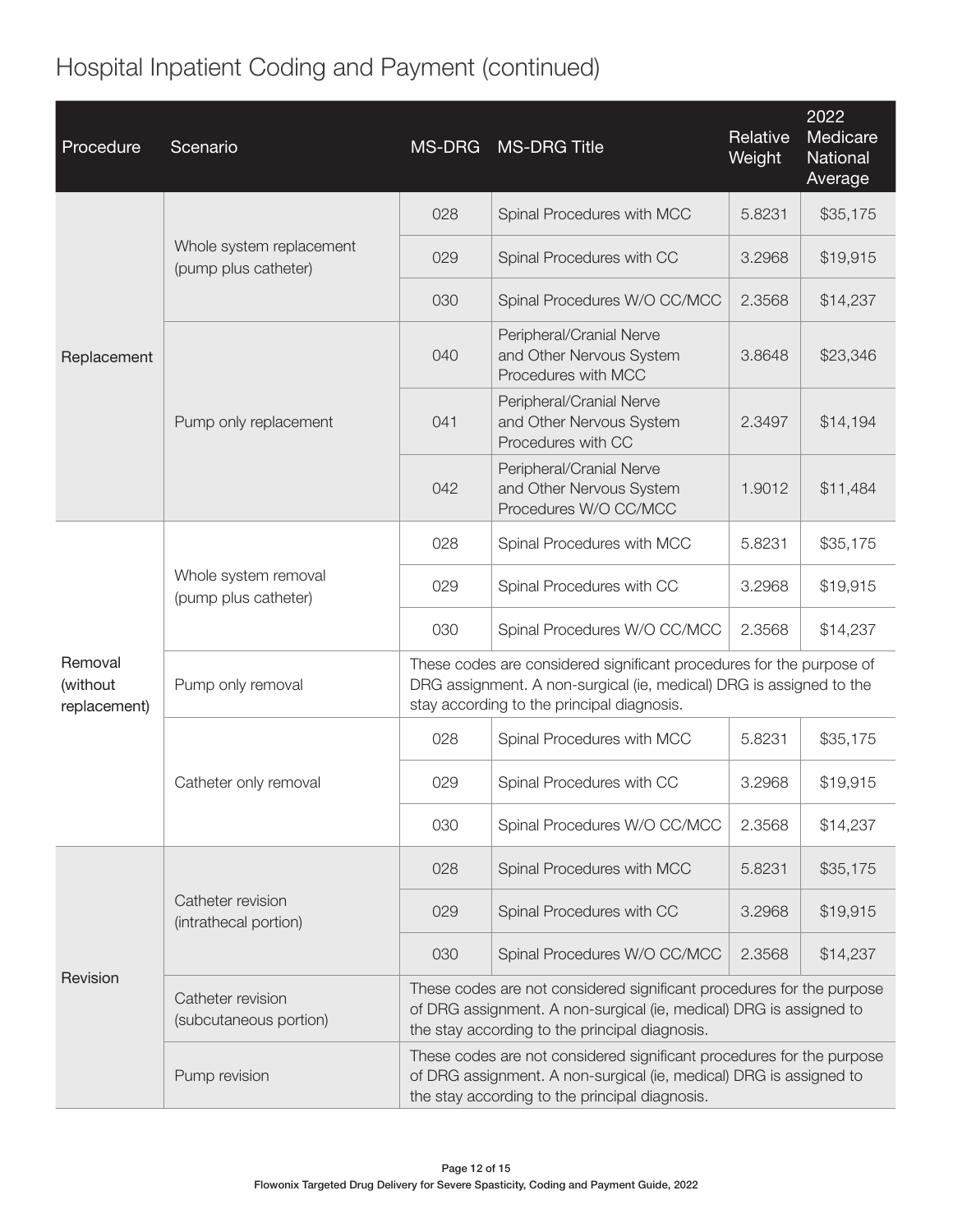### ASC Coding and Payment - CPT® Procedure Codes

The Payment Indicator in the chart below shows how a code is handled for payment purposes. A2 = surgical procedure, payment based on hospital outpatient rate adjusted for ASC; J8 = device-intensive procedure, payment amount adjusted to incorporate device cost; K2 = drugs paid separately when provided integral to a surgical procedure on ASC list, payment based on hospital outpatient rate; N1 = packaged service, no separate payment; P3 = office-based procedure, payment based on physician fee schedule. G2 = Non office-based surgical procedure added in CY 2008 or later; payment based on OPPS relative payment weight. When multiple procedures are coded and billed, payment is usually made at 100% of the rate for the first procedure and 50% of the rate for the second and all subsequent procedures. Procedures marked with a Y in the chart below are subject to the multiple procedure rule.

| Procedure | Code  | <b>Code Description</b>                                                                                                                                                                                                                                                                                                                                               | Payment<br>Indicator | <b>Multiple</b><br>Procedure<br><b>Discount</b> | 2022<br>Medicare<br>National<br>Average |
|-----------|-------|-----------------------------------------------------------------------------------------------------------------------------------------------------------------------------------------------------------------------------------------------------------------------------------------------------------------------------------------------------------------------|----------------------|-------------------------------------------------|-----------------------------------------|
| Trial     | 62322 | Injection(s), of diagnostic or therapeutic<br>substance(s) (eg, anesthetic,<br>antispasmodic, opioid, steroid, other<br>solution), not including neurolytic<br>substances, including needle or catheter<br>placement, interlaminar epidural or<br>subarachnoid, lumbar or sacral (caudal);<br>without imaging guidance                                                | G <sub>2</sub>       | Y                                               | \$329                                   |
|           | 62323 | Injection(s), of diagnostic or therapeutic<br>substance(s) (eg, anesthetic,<br>antispasmodic, opioid, steroid, other<br>solution), not including neurolytic<br>substances, including needle or catheter<br>placement, interlaminar epidural or<br>subarachnoid, lumbar or sacral (caudal);<br>with imaging guidance (ie, fluoroscopy<br>or CT)                        | G <sub>2</sub>       | Y                                               | \$329                                   |
|           | 62326 | Injection(s), including indwelling catheter<br>placement, continuous infusion or<br>intermittent bolus, of diagnostic or<br>therapeutic substance(s) (eg, anesthetic,<br>antispasmodic, opioid, steroid, other<br>solution), not including neurolytic<br>substances, interlaminar epidural or<br>subarachnoid, lumbar or sacral (caudal);<br>without imaging guidance | G <sub>2</sub>       | Y                                               | \$426                                   |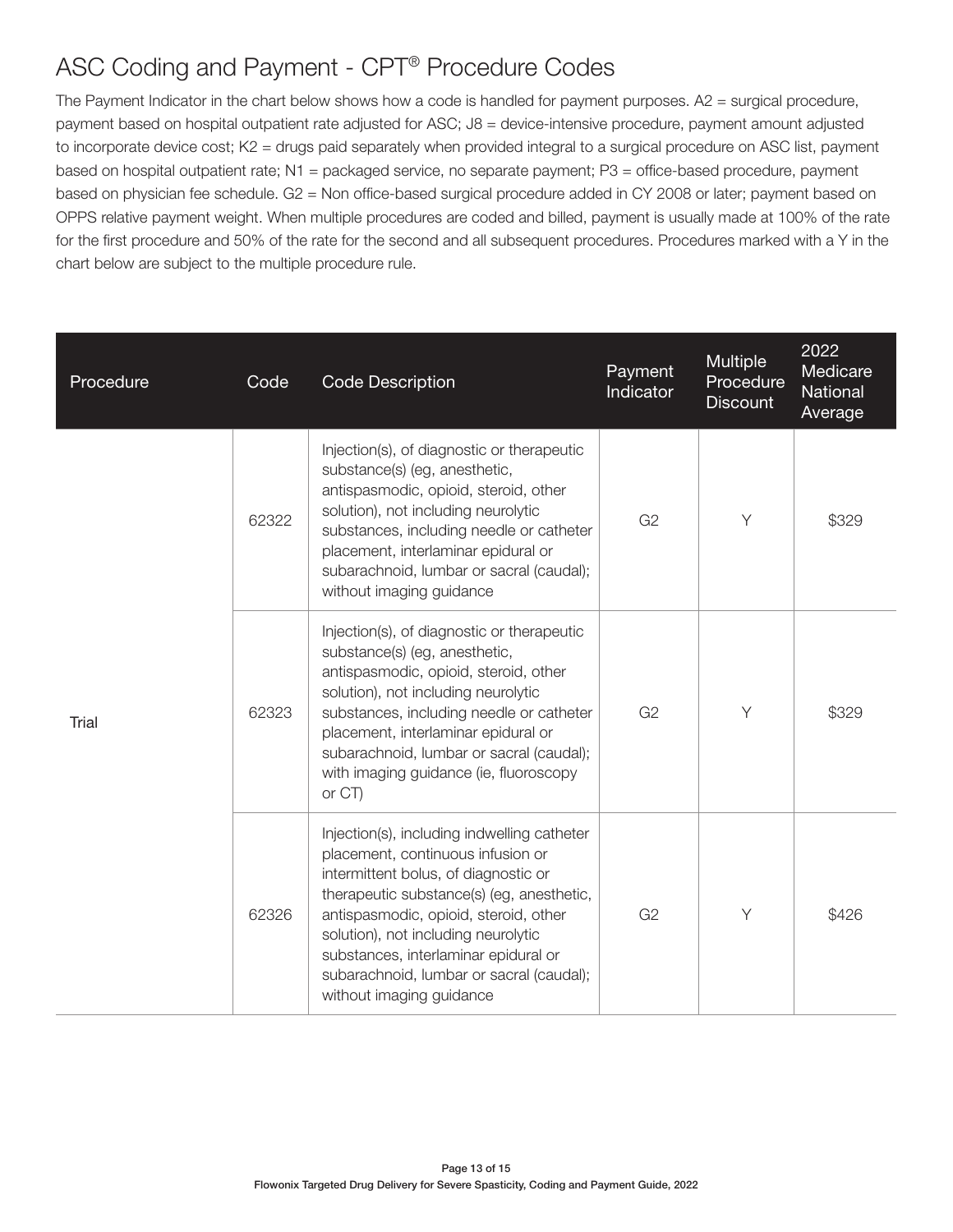# ASC Coding and Payment – CPT® Procedure Codes (continued)

| Procedure                                | Code  | <b>Code Description</b>                                                                                                                                                                                                                                                                                                                                                                       | Payment<br>Indicator | Multiple<br>Procedure<br><b>Discount</b> | 2022<br>Medicare<br>National<br>Average |
|------------------------------------------|-------|-----------------------------------------------------------------------------------------------------------------------------------------------------------------------------------------------------------------------------------------------------------------------------------------------------------------------------------------------------------------------------------------------|----------------------|------------------------------------------|-----------------------------------------|
| Trial                                    | 62327 | Injection(s), including indwelling catheter<br>placement, continuous infusion or<br>intermittent bolus, of diagnostic or<br>therapeutic substance(s) (eg, anesthetic,<br>antispasmodic, opioid, steroid, other<br>solution), not including neurolytic<br>substances, interlaminar epidural or<br>subarachnoid, lumbar or sacral (caudal);<br>with imaging guidance (ie, fluoroscopy<br>or CT) | G <sub>2</sub>       | Y                                        | \$426                                   |
| Implantation or<br>Revision, of Catheter | 62350 | Implantation, revision, or repositioning of<br>tunneled intrathecal or epidural catheter,<br>for long-term medication administration<br>via an external pump or implantable<br>reservoir/infusion/pump; without<br>laminectomy                                                                                                                                                                | J8                   | Y                                        | \$3,613                                 |
| Implantation or<br>Replacement of Pump   | 62362 | Implantation or replacement of device<br>for intrathecal or epidural drug infusion;<br>programmable pump, including<br>preparation of pump, with or without<br>programming                                                                                                                                                                                                                    | J8                   | Y                                        | \$14,469                                |
| Pump Pocket<br>Revision                  | 64999 | Unlisted procedure, nervous system                                                                                                                                                                                                                                                                                                                                                            | IO                   | $\mathsf{N}$                             | per contract                            |
| Removal of Catheter<br>or Pump           | 62355 | Removal of previously implanted<br>intrathecal or epidural catheter                                                                                                                                                                                                                                                                                                                           | A2                   | $\mathsf{N}$                             | \$826                                   |
|                                          | 62365 | Removal of subcutaneous reservoir<br>or pump previously implanted for<br>intrathecal or epidural infusion                                                                                                                                                                                                                                                                                     | A2                   | $\mathsf{N}$                             | \$2,498                                 |
| Drug                                     | J0475 | Injection, baclofen, 10 mg                                                                                                                                                                                                                                                                                                                                                                    | K <sub>2</sub>       | N/A                                      | per fee<br>schedule                     |